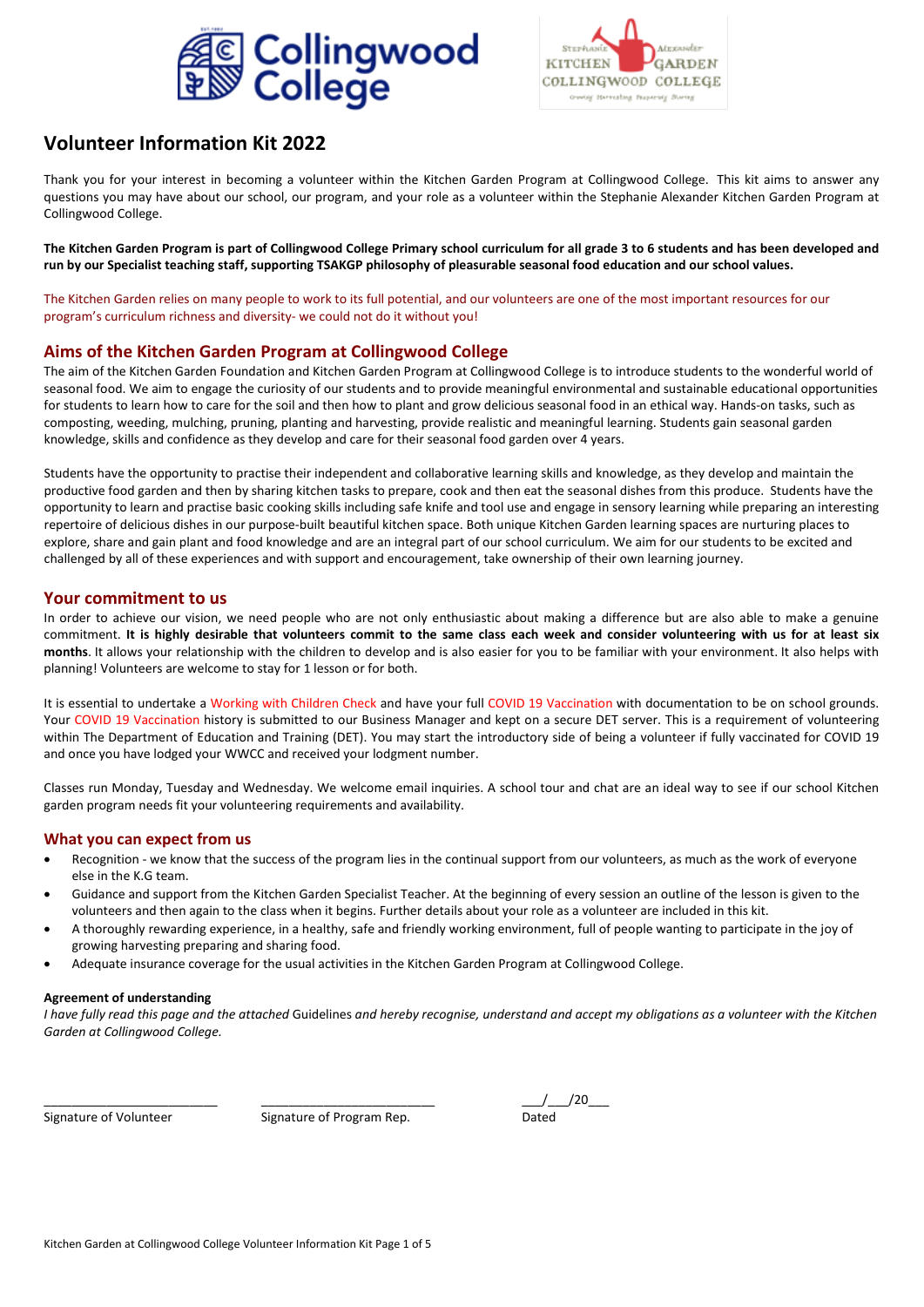



### **Kitchen Garden Program Volunteer Information Form**

| Name                             | <u> 1989 - Johann Stein, mars et al. 1989 - Ann an Carl Branch ann an t-Ann an t-Ann an t-Ann an t-Ann an t-Ann a</u>  |  |
|----------------------------------|------------------------------------------------------------------------------------------------------------------------|--|
| Address                          | <u>a sa barang ang pagbabang nagarang pang</u> alang na manang pangangang nagarang pangangang nagarang pangangang na   |  |
|                                  |                                                                                                                        |  |
| Phone (Home)                     |                                                                                                                        |  |
| (Mobile)                         | <u> 1989 - Johann Stoff, deutscher Stoffen und der Stoffen und der Stoffen und der Stoffen und der Stoffen und der</u> |  |
| E-mail                           | <u> 1989 - Johann Stoff, deutscher Stoffen und der Stoffen und der Stoffen und der Stoffen und der Stoffen und der</u> |  |
| Emergency Contact (Name & Phone) |                                                                                                                        |  |
| Personal Referee (Name & Phone)  |                                                                                                                        |  |
| <b>Relevant Skills</b>           |                                                                                                                        |  |
|                                  | Do you have any significant health issues that may affect your volunteering?                                           |  |
| $\blacksquare$                   | . The computer deal and Marchite and the Abilitary Ability and computer and a relation of computer of the model for    |  |

- $\Box$  I have attached my Working with Children Check number and a colour photocopy of the card (each side) current
- $\Box$  I have submitted my full COVID 19 vaccination history to Business Manager
- $\Box$  I have signed the Agreement of Understanding

#### **TIME NOMINATION**

- Please indicate your preferred volunteer times.
- You may choose a section or a whole day.
- *Please note, we request you arrive at least 15 minutes prior to the kitchen and garden class starting times and allow 15-20 minutes after the class ends as well.*

| <b>MONDAY</b>           | <b>TUESDAY</b>          | <b>WEDNESDAY</b>        |
|-------------------------|-------------------------|-------------------------|
| <b>K.G Block lesson</b> | <b>K.G Block lesson</b> | <b>K.G Block lesson</b> |
|                         | 8.45am-10.45am          | 8.45am-10.45am          |
|                         |                         | (term $3 & 4$ only)     |
| 11.10am-1.05pm          | 11.10am-1.05pm          | 11.10am-1.05pm          |

*The information provided on this form will be available to Staff of the Program and the School. You are entitled access to your file at any time.*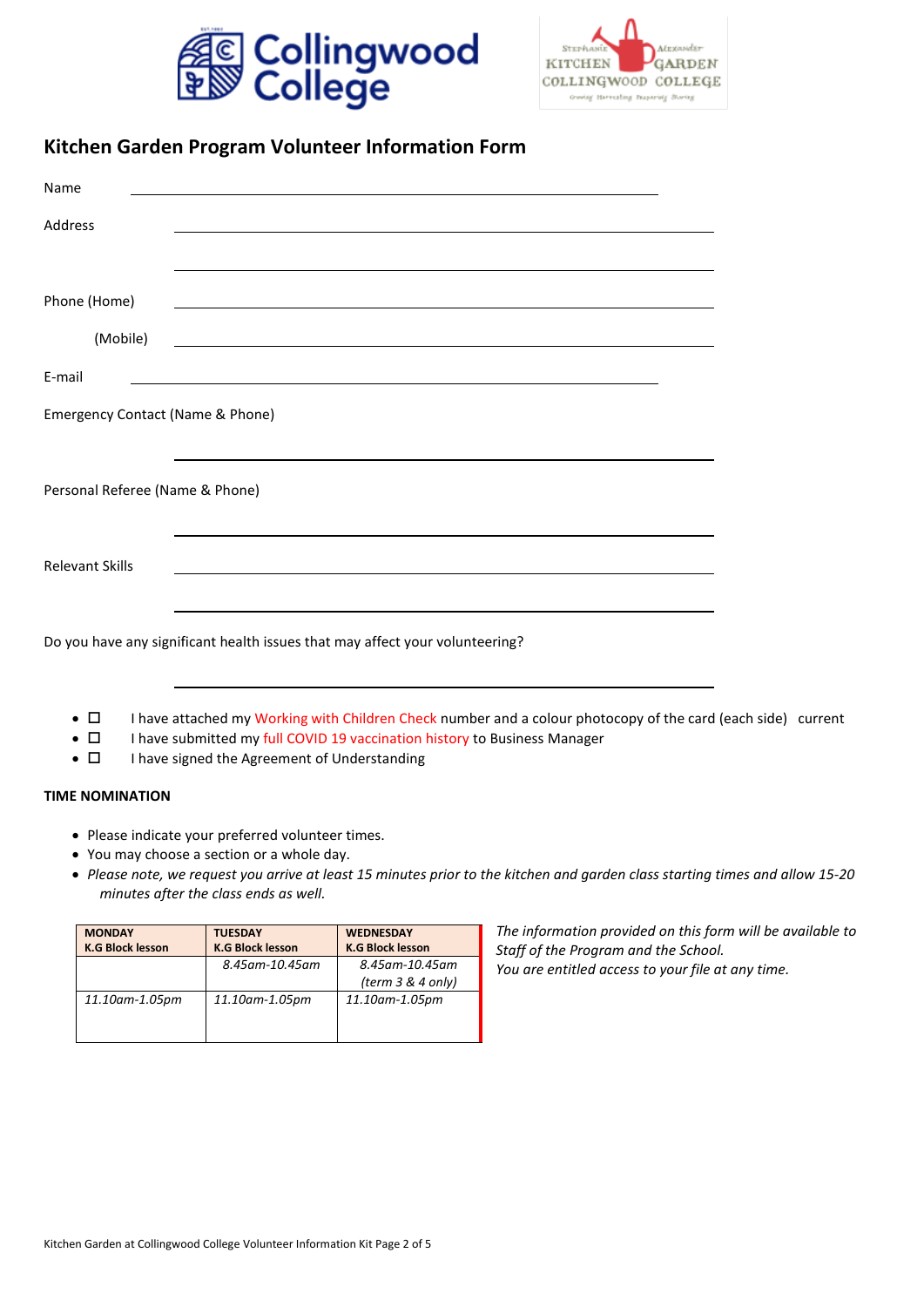



# **Kitchen Garden Volunteer Induction Form**

This form should be completed by: THE KITCHEN OR GARDEN SPECIALIST TEACHER with the Volunteer, at the volunteer's commencement.

Name of Volunteer \_

Tick as completed

- Provided a copy of their **full COVID 19** vaccination history to the Business Manager.
- $\square$  Ensured the volunteer has a copy of this volunteer information kit completed and signed by both parties.
- $\square$  Filled out Volunteer Information Form (should be on file)
- Provided a in date **Working with Children Check** (to be on file in front office). We need your Working with Children Check (WWCC) number and to have a colour photocopy (front and Back) of your WwCC card.
- $\Box$  Fill out/sign Collingwood College Kitchen garden allergy/media permission forms
- Given an introduction to the Stephanie Alexander Kitchen Garden Foundation and the Kitchen Garden Program at Collingwood College and their role as a volunteer with us (5 mins)
- $\Box$  Have explained to you; how to contact the School and Kitchen Garden Teacher
- $\Box$  Have explained to you; The importance of arriving on time (early) and letting us know you are not coming or are sick. (as early as convenient – this information is in the kit)
- Discussed the volunteer's interests and what they are thinking about in regard to Kitchen Garden Program. Ensured the volunteer has had all their questions about the program answered. Ensure they know where the Primary Principal office is and the process for privately / anonymously lodging suggestions or complaints
- $\square$  Shown the volunteer around the Kitchen Garden and other relevant areas of the School, ensuring the volunteer feels comfortable to locate the School Reception and Office, the Kitchen, the Garden, Staff and Student Toilets, First Aid Kits / Sick Bay, and is familiar with emergency procedures and COVID 19 OHS procedures.
- $\square$  Ensured the volunteer knows where to store their coat and bag. (Another volunteer can be responsible for conveying this information)
- $\square$  Inform them of the policies and procedures to do with being in a position of trust. This should include those that engender a culture of respect for students and their rights, issues of confidentiality, that all discipline is to be taken by specialist, class teachers, and two adults must be present with students at all times. If any concerns arise, discuss these with volunteer
- Have explained to them the **Australian Mandatory Reporting Guidelines in Schools** as a requirement under *Ministerial Order No. 870- Child Safe Standards*
- $\square$  Introduce the volunteer to other staff and volunteers working at the same time as them

Signature of Volunteer

\_\_\_\_\_\_\_\_\_\_\_\_\_\_\_\_\_\_\_\_\_\_\_\_\_\_

\_\_\_\_\_\_\_\_\_\_\_\_\_\_\_\_\_\_\_\_\_\_\_\_\_\_

Signature of Program Rep

Date

\_\_\_\_\_\_\_\_\_\_\_\_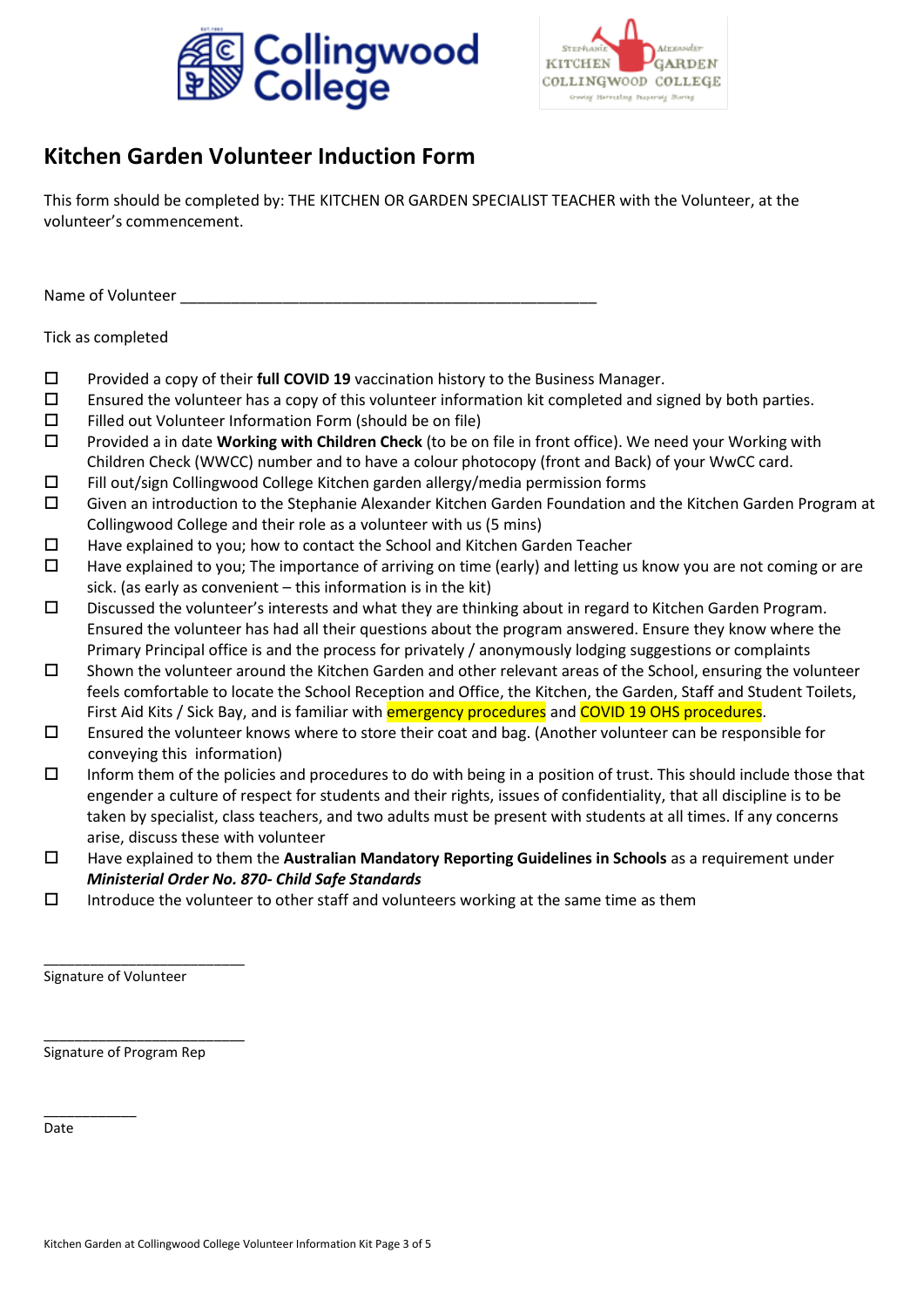



## **Volunteer Guidelines**

#### **Important things to remember**

- **Reliability and continuity**. It is highly desirable that volunteers commit to the same class/es each week for at least six months. It allows your relationship with the children to develop and is also easier for you to be familiar with your environment.
- **Firm and kind instruction. Humour is a key ingredient, when working with young people! Your role is one of facilitator, rather than a leader who imposes direction**. Be a good model. Everyone is there to learn and have fun. Volunteers are not expected to be the disciplinarians, so seek specialist teacher intervention if the firm and kind approach does not seem to be working!
- **Encourage everyone in the group to participate and share the load.** It is important that you don't *do* the work, but instead demonstrate and work with the children. Show them rather than tell them.
- **Encourage students to use their senses** to; touch, taste, smell, hear & see things around them.
- **Safety.** Practise safe bending and equipment use and encourage the children to do the same.
- **Cleanliness**. Making a mess and getting dirty does not really matter, however cleaning up at the end of the class does which often involves assisting students to take it in turns.
- **Confidentiality.** Volunteer's have a trusted relationship with the students, please respect this.
- **Accepting direction from the KITCHEN GARDEN TEACHER.** The Kitchen Garden teacher runs the lesson; your role is to assist and support them in this.
- **Philosophy & Values.** Volunteers should act according to the philosophy and the values of the Kitchen Garden Program (as on our website).

#### **Above all, we would encourage every volunteer to enjoy their time sharing the learning during their Kitchen Garden lessons with our students.**

#### **Practical matters**

Collingwood College is located on the corner Cromwell Street & McCutcheon Way. Collingwood College is best accessed from the south side of the school. Turn off Hoddle Street onto Gipps Street, then north up either Cromwell Street or Islington Street. You are welcome to park in the school carparks at the end of these two streets, as there are many ticket inspectors around and not much other parking. Once you are a volunteer of our school, you may have a school-parking permit OR a visitor permit. This permit is accessed each day, please see the Office staff in the reception and have your car registration number handy. Please see the K.G staff if unsure what to do. Unfortunately, it does not guarantee a car parking space!

Please arrive at least 15 minutes before the beginning of the class so you can:

- Sign in via the Computer terminal; print out your visitor/volunteer pass (keep it in your lanyard & on display at all times. Please sign out when you leave and recycle the lanyard.
- Wear a face mask while inside the building at all times (any changes to the rules with be shared at the time)
- Be briefed on your activity by the Specialist Teacher.
- Enjoy a catch up with your fellow volunteers.

If you are unable to attend, please telephone Collingwood College front office and ask for your message to be passed on to the Specialist Teacher.

• PH: 03 94176681

.

• All volunteers contact Kitchen Specialist Teacher Desley Insall. Desley's email is [Desley.insall@education.vic.gov.au](mailto:Desley.insall@education.vic.gov.au)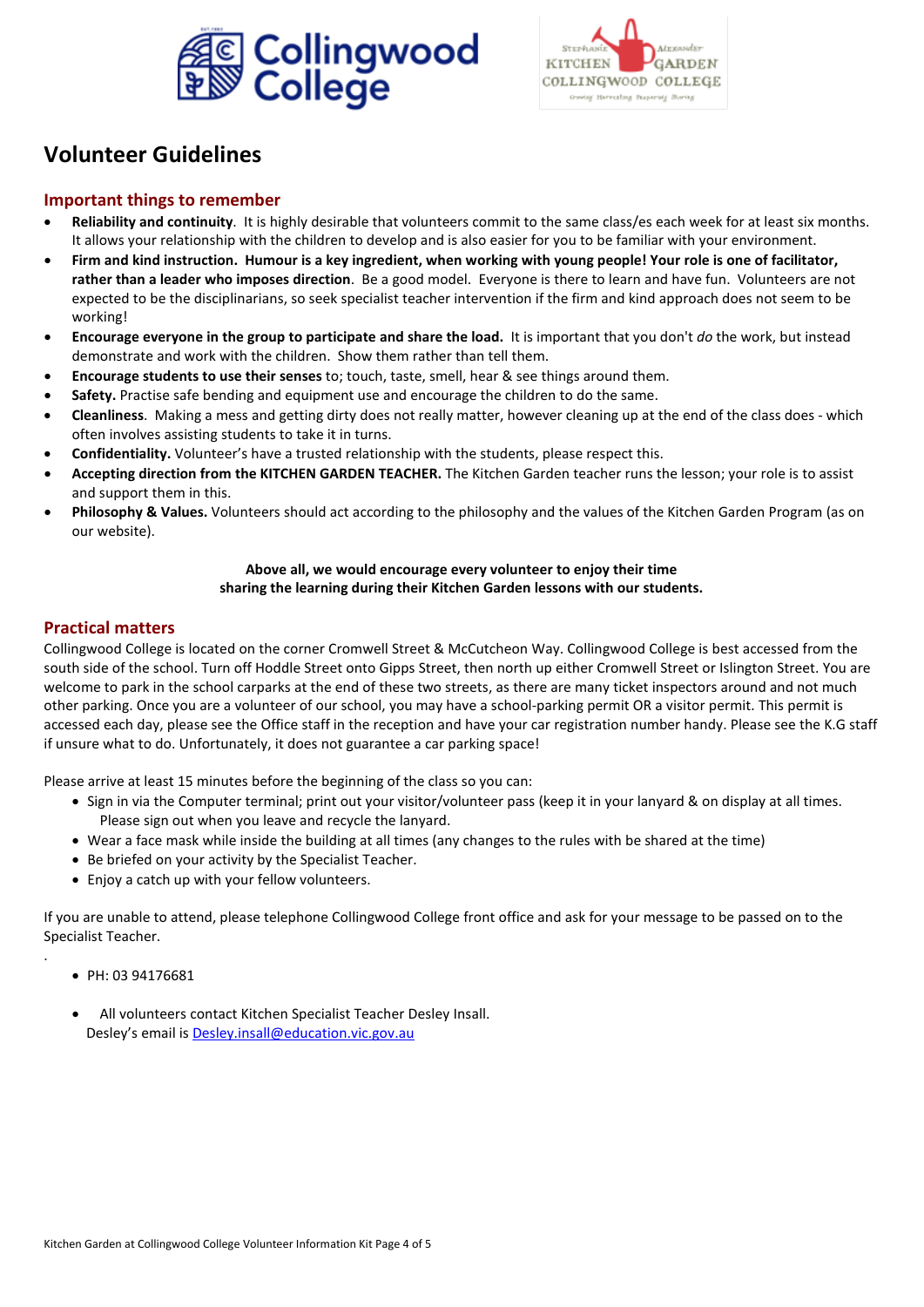



## **In the Garden**

Produce that is grown in the garden is harvested, then prepared and shared by the students in their kitchen class. Many different activities take place in the garden class.

### **Garden class lesson format**

It would be ideal if you could be in the garden fifteen minutes before the class commences to discuss the class plan. Don't forget to sign in as a visitor. Please wear closed toes shoes, appropriate clothes and a sunhat during the Term 1 & 4, as we are a sun-smart school. Please ensure you have a face mask handy if required to wear for COVID 19 DET procedures. If not, please ask the office staff.

At both the beginning and the end of the class the students gather together, to learn about the days tasks and discuss what they have learnt. For the rest of the class-time they go about their garden activities divided into small groups of 3-4 students. Each group works with a volunteer under the supervision of the K.G teacher. To finish the class, a final verbal class reflection of their learning and efforts are discussed and students say a heartfelt thank-you to volunteers.

Examples of activities each group carries out in the garden include preparing beds, sowing seeds, sorting seeds, harvesting, mulching, composting, investigating the garden ecosystem and art projects.

### **In the Kitchen**

Remember, as Stephanie Alexander says, 'above all cooking should be fun, and the food delicious'.

#### **Kitchen class lesson format**

It would be ideal if you could be in the classroom fifteen minutes before the class commences, to become familiar with the learning aim of the lesson, menu and the seasonal harvest. Don't forget to sign in as a visitor at the School. Please ensure you have a face mask handy if required to wear for COVID 19 DET procedures. If not, please ask the office staff.

The first 15 minutes are spent washing hands, putting on aprons, sitting quietly at the tables to listen to the menu for the day and to discuss the ingredients and techniques we will be using.

Each class is divided into permanent groups comprising 3-4 students and is allocated a permanent 'station' to provide continuity (with a volunteer facilitating) and engender a sense of ownership and responsibility for the space and equipment.

The menu comprises vegetable and salad dishes and can include accompaniments such as homemade preserves, occasionally a dessert dish. Each station is given a different dish to prepare and they are given one copy of the recipe to follow and the necessary ingredients. Students harvest their fresh ingredients from our beautiful kitchen harvest table. The recipes vary in their degree of difficulty and we rotate the easy/trickier/complex recipes weekly to allow the children to experience and master a range of skills. Ideally there is one volunteer per station to facilitate students sharing activities such as; reading through the recipe, measuring ingredients, preparing the dish, serving in platters and cleaning up before the shared meal. Any students wandering from their assigned station should be asked calmly to return to the group.

When all parts of the menu are ready, we sit as a group and share the meal together. Subject to COVID 19 DET regulations. Group discussion at the table and friendly assistance with passing of plates and water jugs is encouraged. Everyone sits and eats together: children, teacher and volunteers. Positive language around the taste, texture, aroma of the meal is encouraged by adults, opinions are listened to, respect is given to everyone's efforts within the K.G program. It is more than fine not to like a flavor-the "why" is explored!

At the end of the meal each table is responsible for clearing and cleaning the table, and an allocated group of students operate the dishwasher, an exciting job! To finish the class, a final verbal class reflection of their learning and efforts are discussed and students say a heartfelt thank-you to volunteers.

### **Confidentiality & Complaints**

Over time children can develop a trusting relationship with you and may disclose personal information. Please do not discuss this information with anyone (e.g. other volunteers or people at home or work), except if you are concerned by the nature of this information. Then you should discuss it with the Kitchen Garden Teacher as per **Australian Mandatory Reporting Guidelines in Schools** as a requirement under *Ministerial Order No. 870- Child Safe Standards.*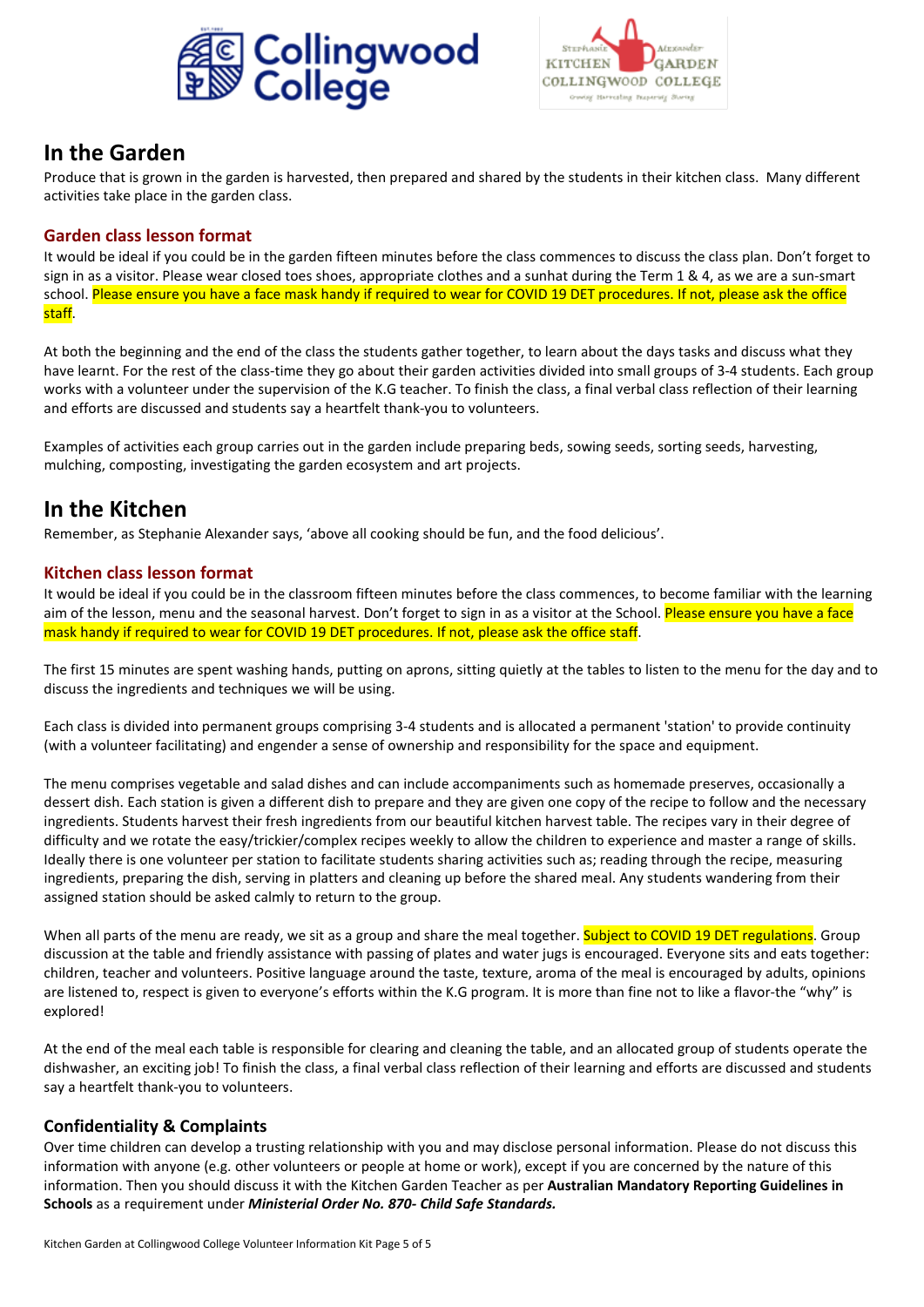



If you think the response inadequate or if the issue is of grave concern you should register your by contacting the College Principal, Sam Luck.

If there are any issues around your volunteering with the program, please talk to your supervising Kitchen Garden Teacher or the school Principal. Alternatively, you may wish document your feelings on paper or in a Complaints Form and anonymously post them to the school. There are outlined procedures for dealing with complaints and you are welcome to ask about this process.

#### **Expression of Interest below**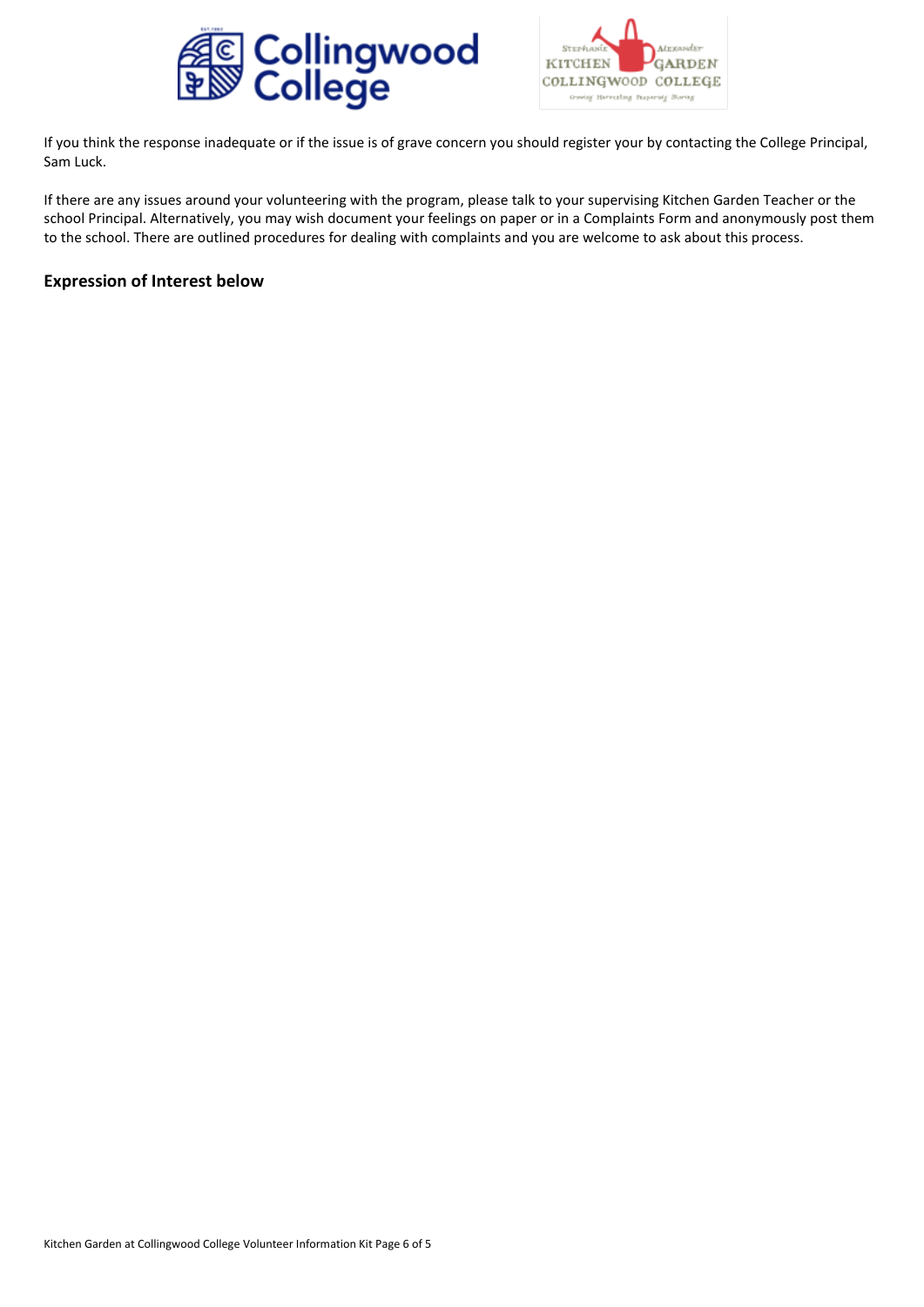



Dear volunteer,

We would like to hear about any special requirements relevant to you.

Please let us know of any ALLERGIES or other medical issues and the precautions needed. For example, are you allergic to bees, ants, nuts or any other thing? What is the procedure for dealing with exposure to the allergy, do you have a medical plan/medication and where is it kept?

This is important so that Collingwood College staff and other volunteers can be alert and exercise adequate caution while working with you during the K.G lessons.

Please also inform us about any other dietary requirements you may have. They may not be life threatening, like allergies, but may cause discomfort to you, as in the case of intolerance to wheat or dairy products. Other examples of dietary requirements are Halal, Kosher, Vegetarian, or Vegan food. Please indicate how strictly you must adhere to these requirements.

A form is attached, please complete it in and return it to Desley Insall as soon as possible.

On the reverse of the Allergy and Dietary Requirement form is a form to permit the use of any photographic image of you on our Collingwood College school website, digital newsletter or display boards, as well as Stephanie Alexander Kitchen Garden Foundation's website and in other publicity materials (such as newspaper and television articles). This is an exciting program, and the media are very interested. Any publicity we generate will help to further the program at Collingwood College and other schools and also raises community support for this educational program. Could you please sign this form indicating your wishes regarding the use/or not of your image to promote the Kitchen Garden Program?

If you would like to discuss any of these matters further, please feel free to contact me on 9417 6681 or send an email to me at

[Desley.insall@education.vic.gov.au](mailto:Desley.insall@education.vic.gov.au)

Kind Regards,

Desley Insall Kitchen Specialist Teacher and Kitchen Garden Co-ordinator Collingwood College Kitchen Garden Program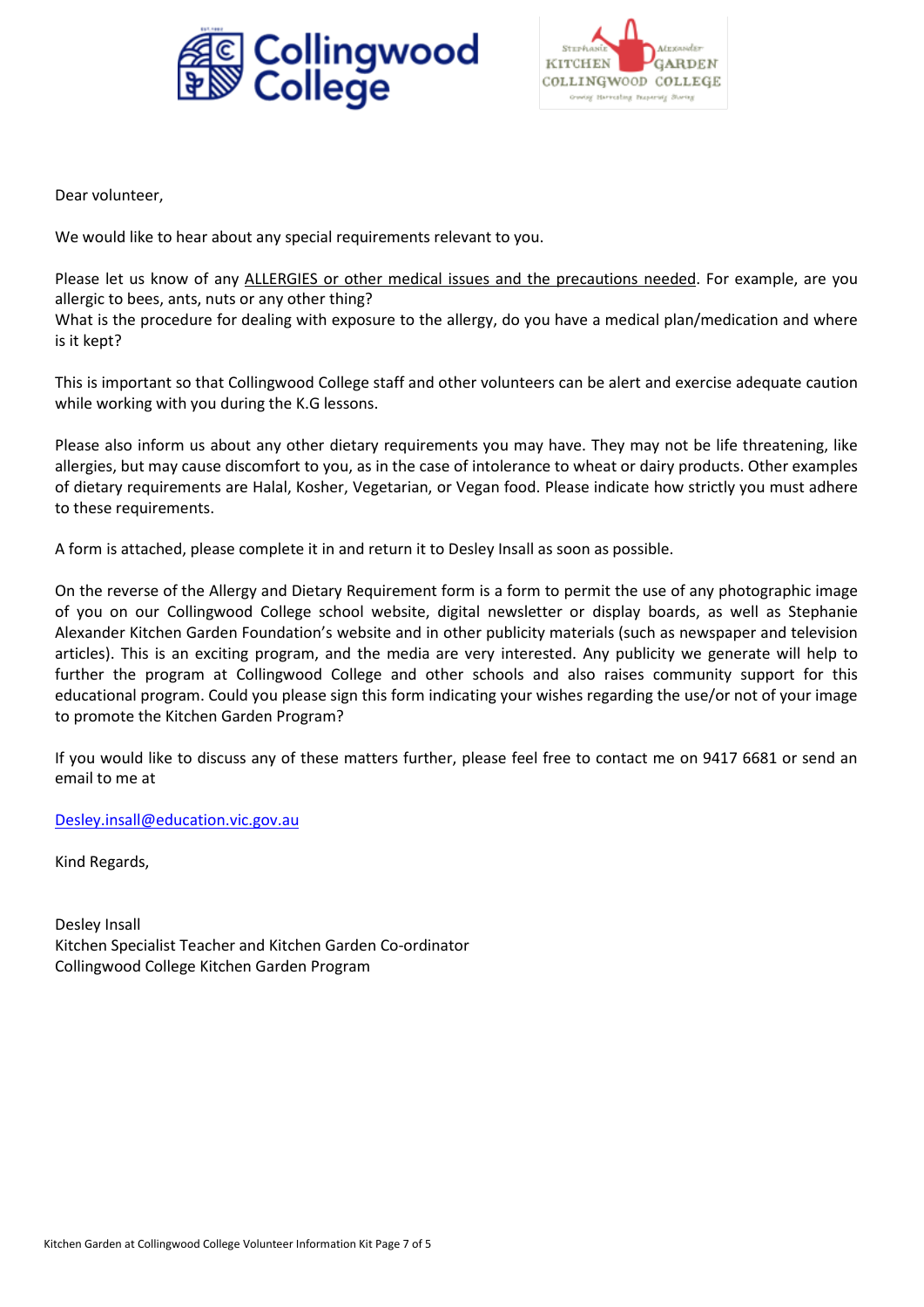



## **ALLERGY AND DIETARY REQUIREMENTS FORM**

For volunteers participating in the Kitchen Garden Program at Collingwood College

Name

Known Allergies YES / NO (circle one)

Please give details of all dietary and other allergies. Please supply a ASCIA allergy management plan where needed and information of any medicines and where you keep them.

Other Dietary Requirements YES / NO (circle one) Please give details

How strictly is this adhered to?

Name printed Signature

Date / / 20